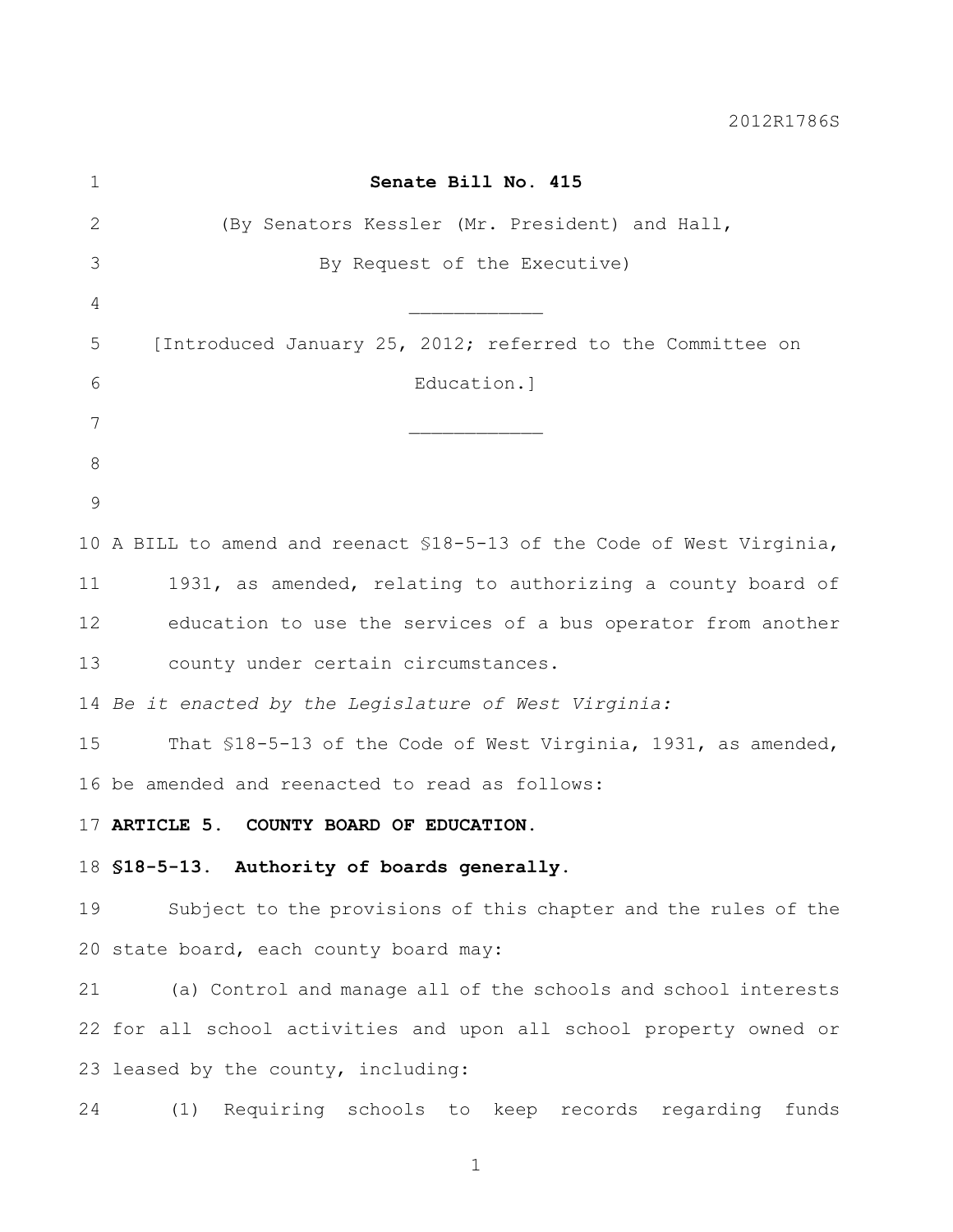connected with the school or school interests, including all receipts and disbursements of all funds collected or received by:

 (A) Any principal, teacher, student or other person in connection with the schools and school interests;

 (B) Any program, activity or other endeavor of any nature operated or conducted by or in the name of the school; and

 (C) Any organization or body directly connected with the school;

 (2) Allowing schools to expend funds for student, parent, teacher and community recognition programs. A school may use only funds it generates through a fund-raising or donation-soliciting activity. Prior to commencing the activity, the school shall:

 (A) Publicize the activity as intended for this purpose; and (B) Designate for this purpose the funds generated.

 (3) Auditing the records and conserving the funds, including securing surety bonds by expending board moneys. The funds described in this subsection are quasipublic funds, which means the moneys were received for the benefit of the school system as a result of curricular or noncurricular activities;

(b) Establish:

(1) Schools, from preschool through high school;

(2) Vocational schools; and

 (3) Schools and programs for post-high school instruction, subject to approval of the state board.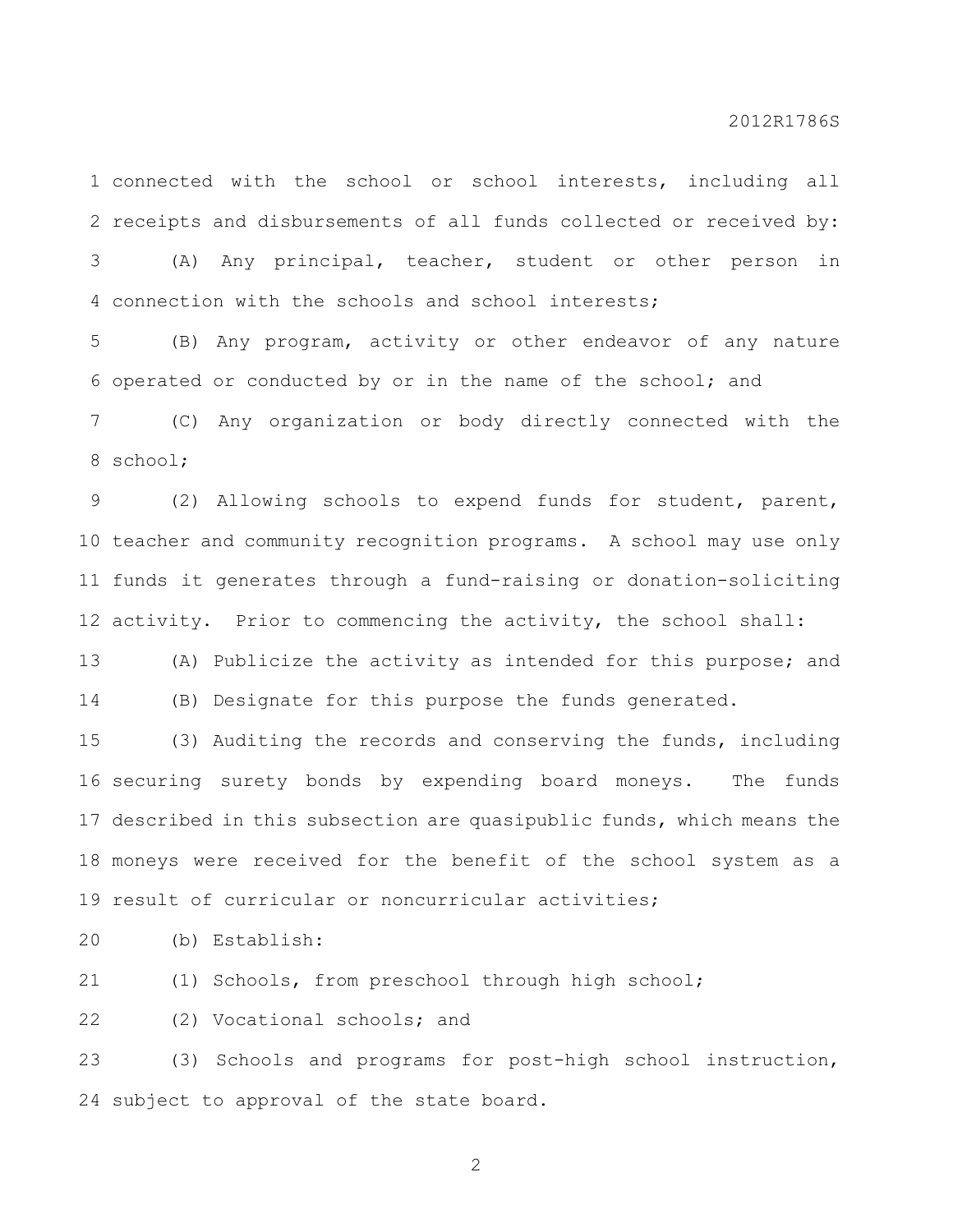(c) Close any school:

 (1) Which is unnecessary and assign the students to other schools. The closing shall occur pursuant to official action of the county board. Except in emergency situations when the timing and manner of notification are subject to approval by the state superintendent, the county board shall notify the affected teachers and service personnel of the county board action not later than the first Monday in April. The board shall provide notice in the same manner as set forth in section four of this article; or

 (2) Pursuant to the provisions of subsection (e) of this section;

(d) Consolidate schools;

 (e) Close any elementary school whose average daily attendance falls below twenty students for two consecutive months. The county board may assign the students to other schools in the district or to schools in adjoining districts. If the teachers in the closed 17 school are not transferred or reassigned to other schools, they shall receive one month's salary;

 (f) Provide transportation according to rules established by the county board, as follows:

 (1) To provide at public expense adequate means of transportation:

 (A) For all children of school age who live more than two miles distance from school by the nearest available road;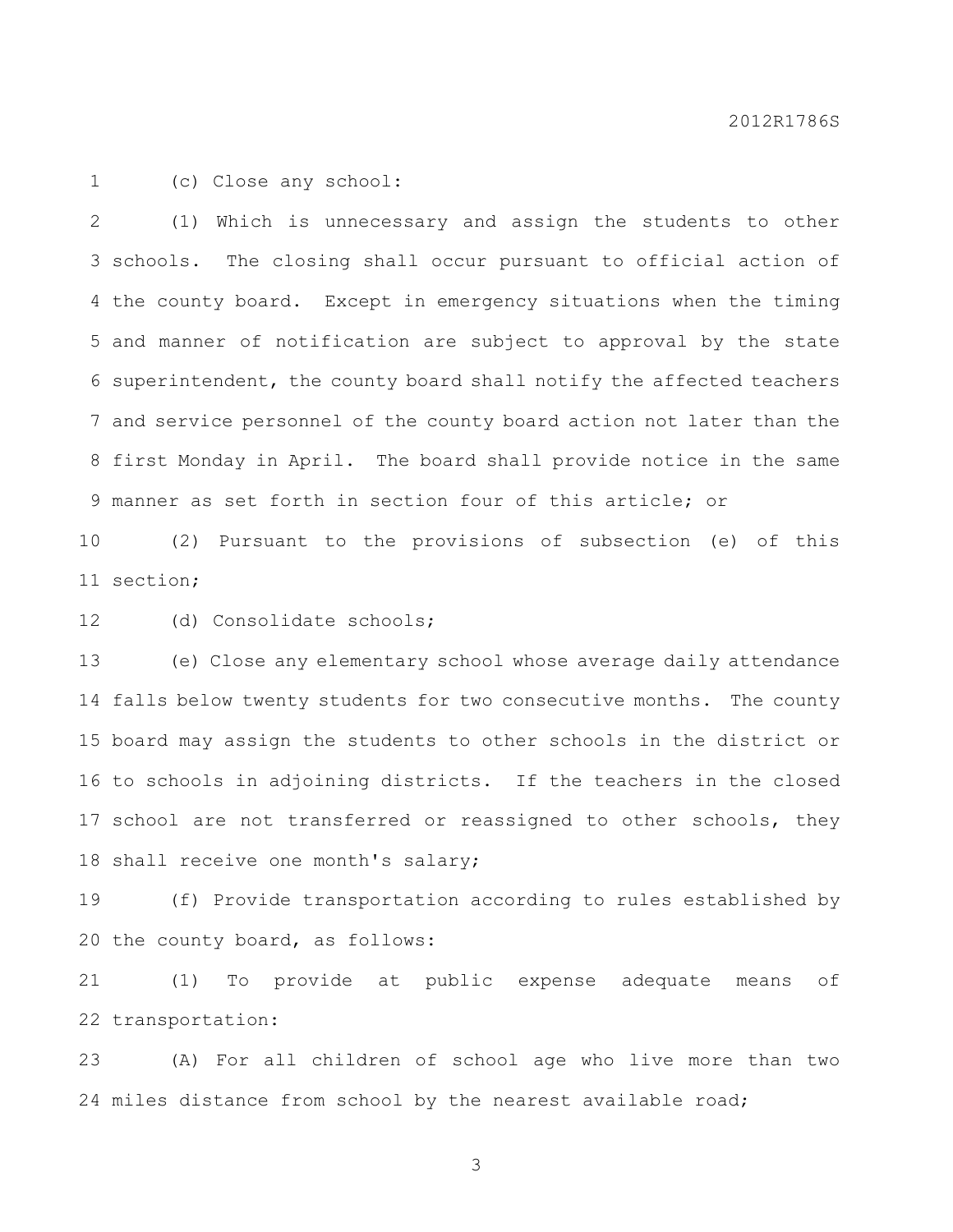(B) For school children participating in county board-approved curricular and extracurricular activities;

 (C) Across county lines for students transferred from one district to another by mutual agreement of both county boards. The agreement shall be recorded in the meeting minutes of each participating county board and is subject to the provisions of subsection (h) of this section; and

 (D) Within available revenues, for students within two miles 9 distance of the school; and

 (2) To provide transportation for participants in projects operated, financed, sponsored or approved by the Bureau of Senior Services. This transportation shall be provided at no cost to the county board. All costs and expenses incident in any way to this transportation shall be borne by the bureau or the local or county affiliate of the bureau;

 (3) Any school bus owned by the county board may be operated only by a bus operator regularly employed by the county board, except as provided in subsection (g) of this section;

 (4) Pursuant to rules established by the state board, the county board may provide for professional employees to be certified to drive county board-owned vehicles that have a seating capacity of fewer than ten passengers. These employees may use the vehicles to transport students for school-sponsored activities, but may not use the vehicles to transport students between school and home.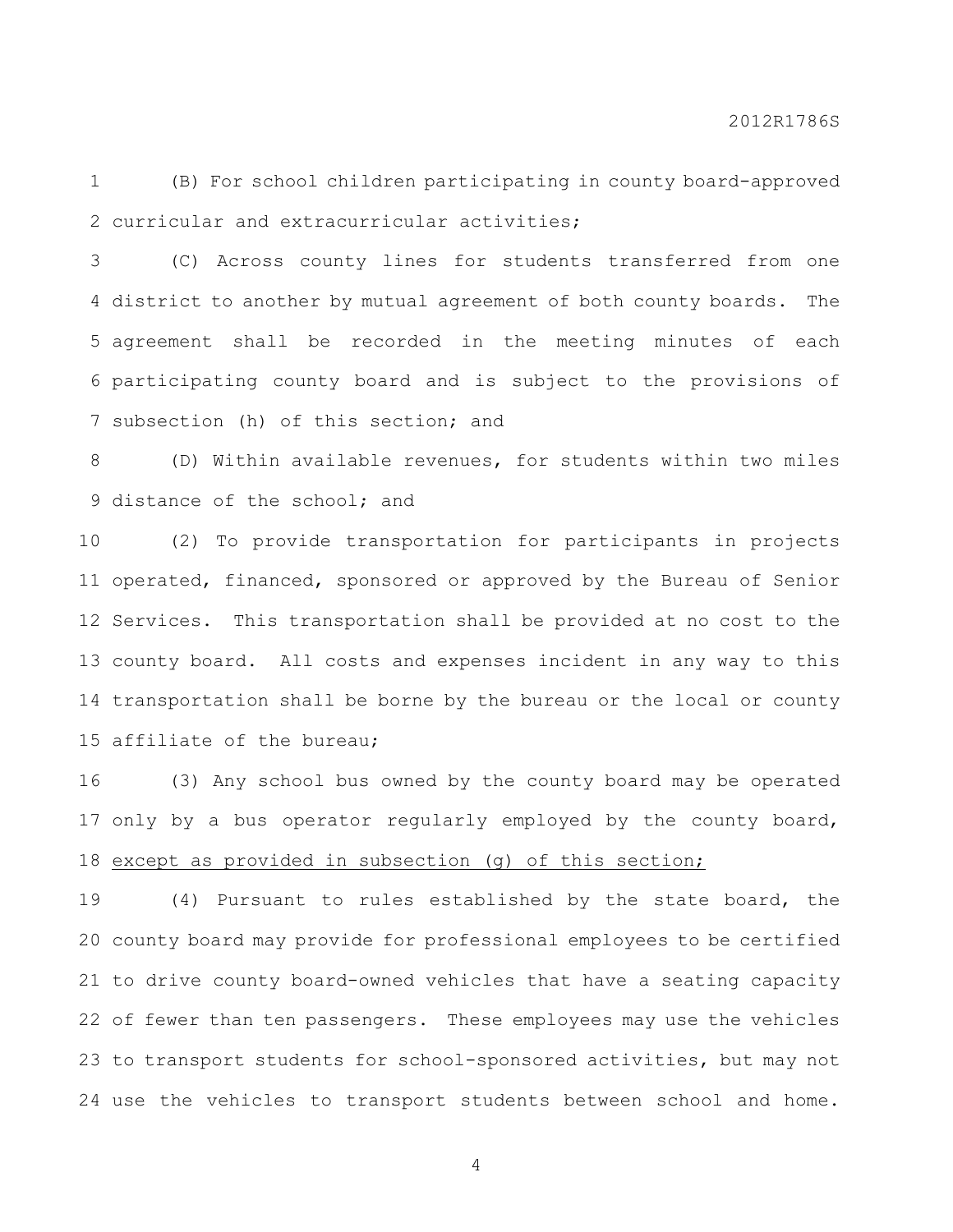Not more than one of these vehicles may be used for any school-sponsored activity;

 (5) Students may not be transported to a school-sponsored activity in any county-owned or leased vehicle that does not meet school bus or public transit ratings. This section does not prohibit a parent from transporting ten or fewer students in a privately-owned vehicle;

 (6) Students may be transported to a school-sponsored activity in a vehicle that has a seating capacity of sixteen or more passengers which is not owned and operated by the county board only as follows:

 (A) The state board shall promulgate a rule to establish requirements for:

(i) Automobile insurance coverage;

(ii) Vehicle safety specifications;

(iii) School bus or public transit ratings; and

 (iv) Driver training, certification and criminal history record check; and

 (B) The vehicle owner shall provide to the county board proof that the vehicle and driver satisfy the requirements of the state board rule; and

 (7) Buses shall be used for extracurricular activities as provided in this section only when the insurance coverage required 24 by this section is in effect;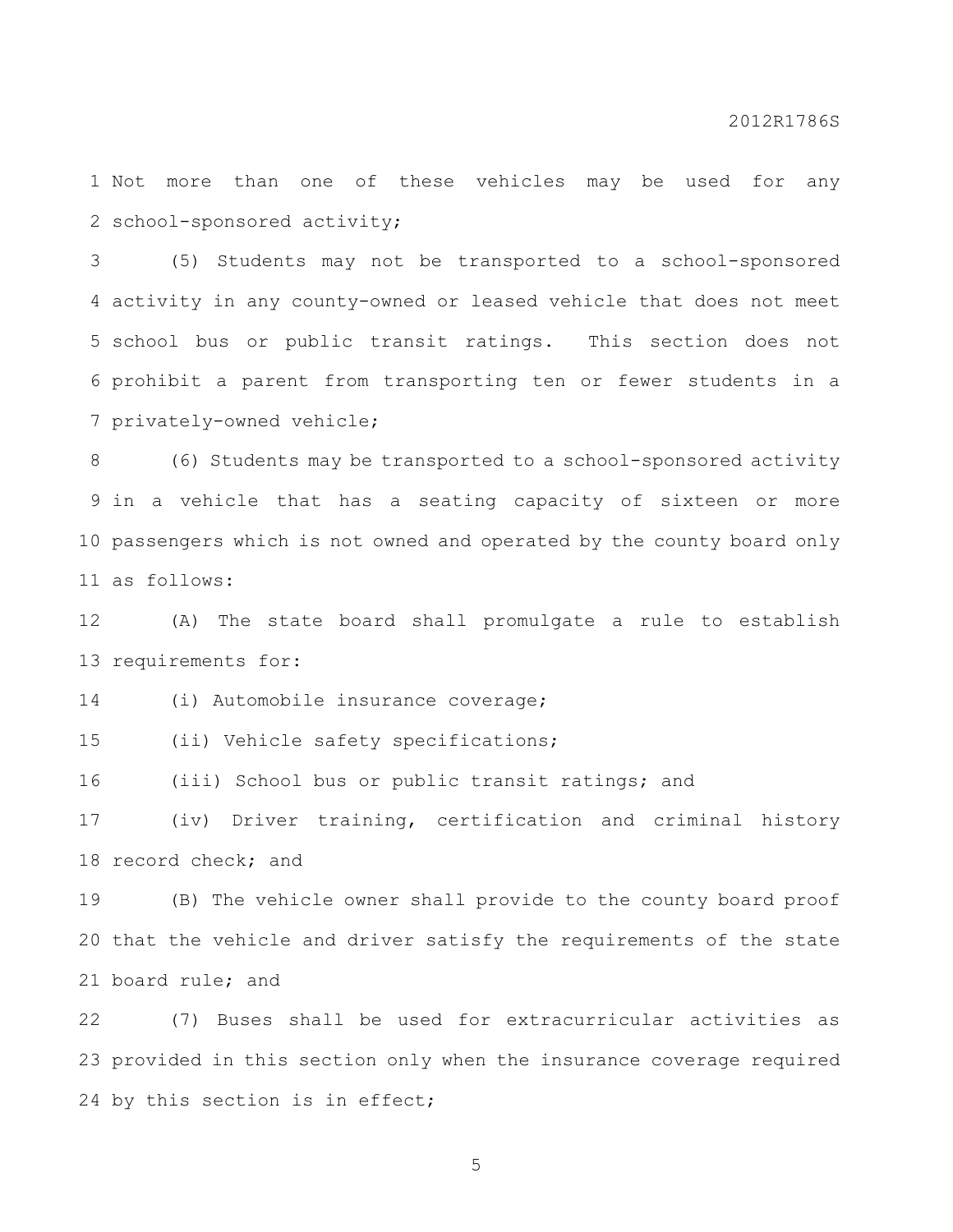(g) Lease school buses pursuant to rules established by the county board.

 (1) Leased buses may be operated only by bus operators regularly employed by the county board, except that these buses may be operated by bus operators regularly employed by another county board in this state if bus operators from the owning county are unavailable.

8 (2) The lessee shall bear all costs and expenses incurred by, or incidental to the use of, the bus.

(3) The county board may lease buses to:

 (A) Public and private nonprofit organizations and private corporations to transport school-age children for camps or educational activities;

 (B) Any college, university or officially recognized campus organization for transporting students, faculty and staff to and from the college or university. Only college and university students, faculty and staff may be transported pursuant to this paragraph. The lease shall include provisions for:

19 (i) Compensation for bus operators;

 (ii) Consideration for insurance coverage, repairs and other costs of service; and

(iii) Any rules concerning student behavior;

 (C) Public and private nonprofit organizations, including education employee organizations, for transportation associated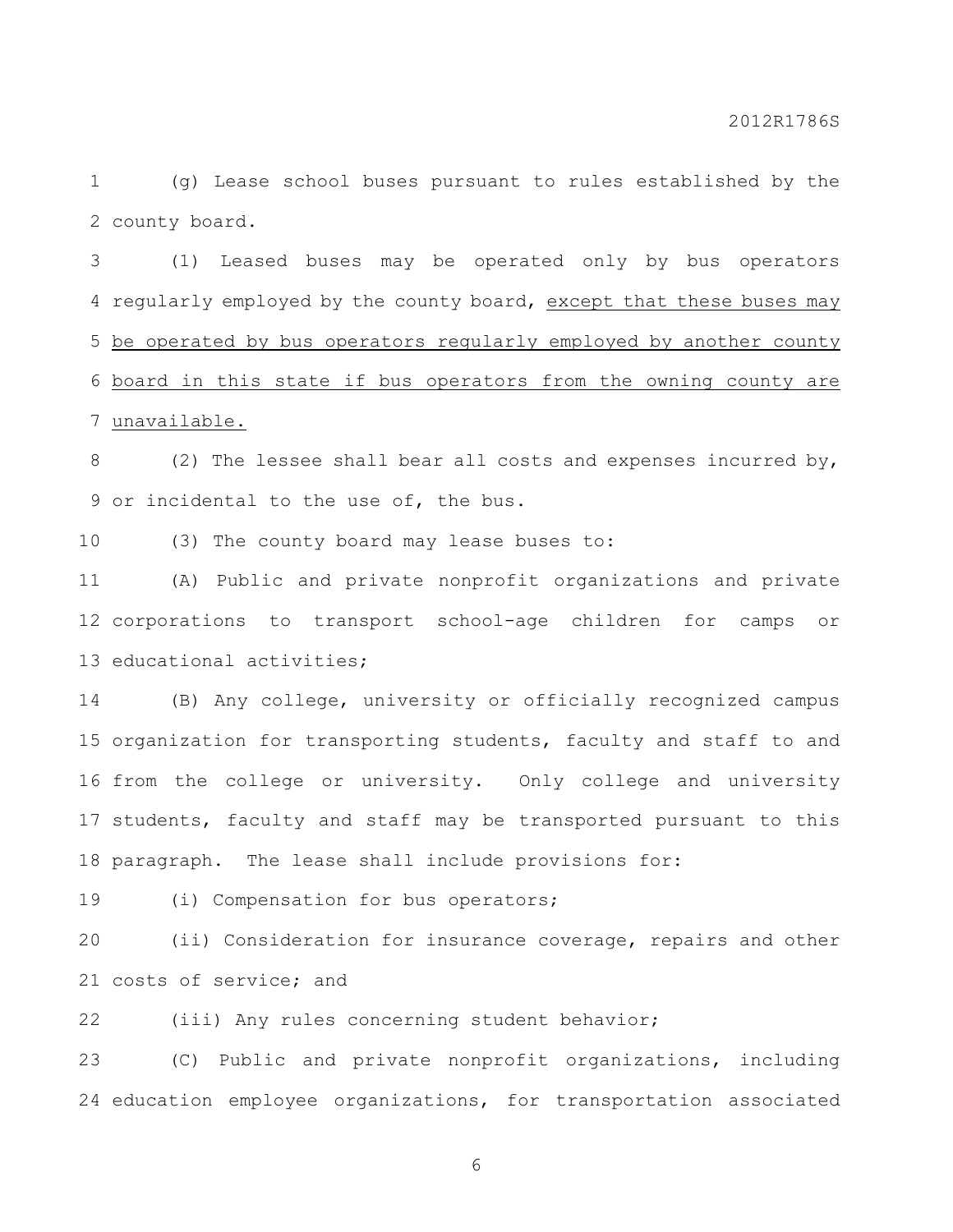with fairs, festivals and other educational and cultural events. The county board may charge fees in addition to those charges otherwise required by this subsection;

 (h) To provide at public expense for insurance coverage against negligence of the drivers of school buses, trucks or other vehicles operated by the county board. Any contractual agreement for transportation of students shall require the vehicle owner to maintain insurance coverage against negligence in an amount 9 specified by the county board;

 (i) Provide for the full cost or any portion thereof for group plan insurance benefits not provided or available under the West Virginia Public Employees Insurance Act. Any of these benefits shall be provided:

(1) Solely from county board funds; and

 (2) For all regular full-time employees of the county board; (j) Employ teacher aides; to provide in-service training for 17 the aides pursuant to rules established by the state board; and, prior to assignment, to provide a four-clock-hour program of training for a service person assigned duties as a teacher aide in an exceptional children program. The four-clock-hour program shall consist of training in areas specifically related to the education of exceptional children;

 (k) Establish and operate a self-supporting dormitory for: (1) Students attending a high school or participating in a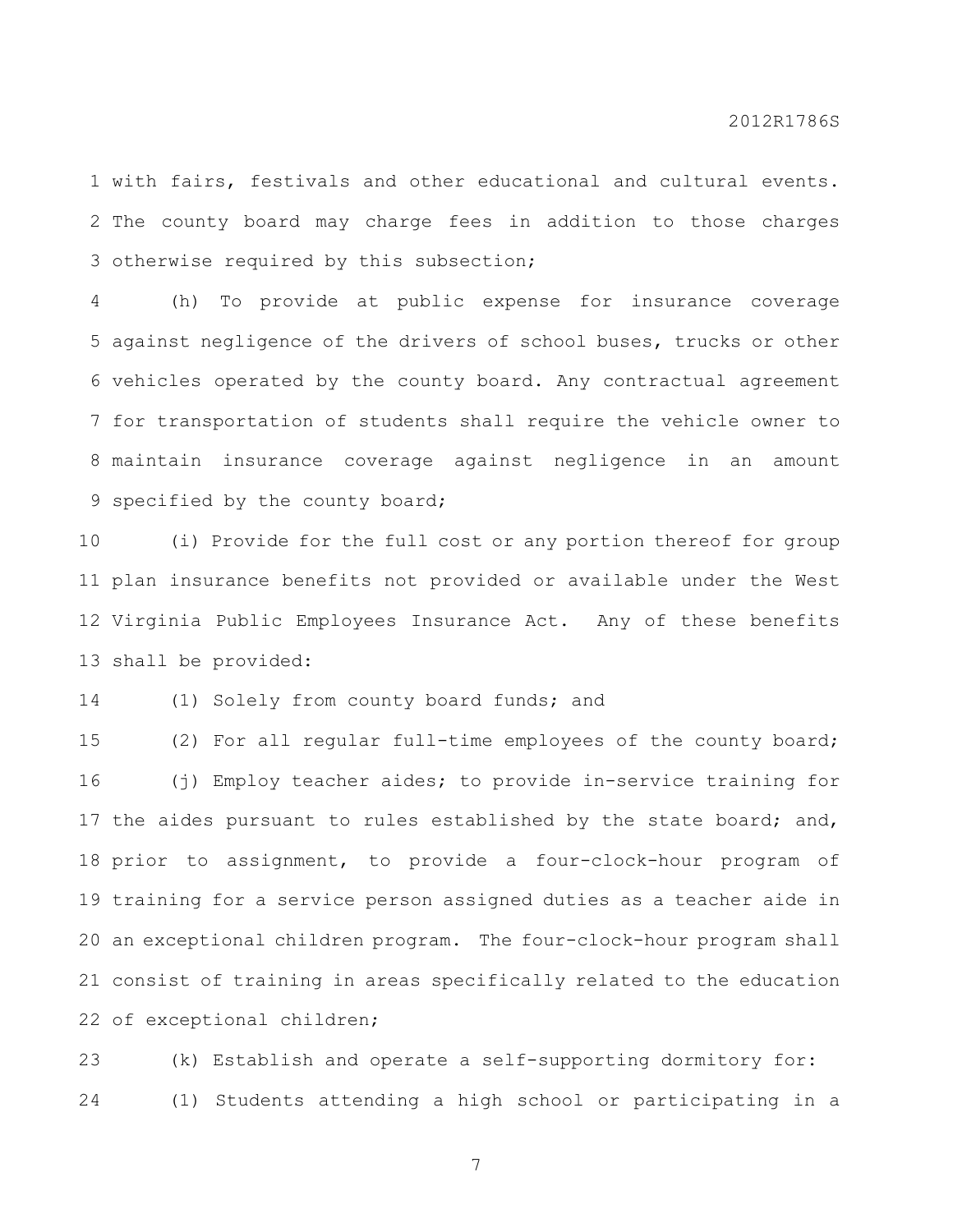post high school program; and

 (2) Persons employed to teach in the high school or post high school program;

 (l) At the county board's discretion, employ, contract with or otherwise engage legal counsel in lieu of using the services of the prosecuting attorney to advise, attend to, bring, prosecute or defend, as the case may be, any matters, actions, suits and proceedings in which the county board is interested;

 (m) Provide appropriate uniforms for school service personnel; (n) Provide at public expense for payment of traveling expenses incurred by any person invited to appear to be interviewed concerning possible employment by the county board, subject to 13 rules established by the county board;

 (o) Allow designated employees to use publicly provided carriage to travel from their residences to their workplace and return. The use:

 (1) Is subject to the supervision of the county board; and (2) Shall be directly connected with, required by and essential to the performance of the employee's duties and responsibilities;

 (p) Provide at public expense adequate public liability insurance, including professional liability insurance, for county board employees;

(q) Enter into cooperative agreements with other county boards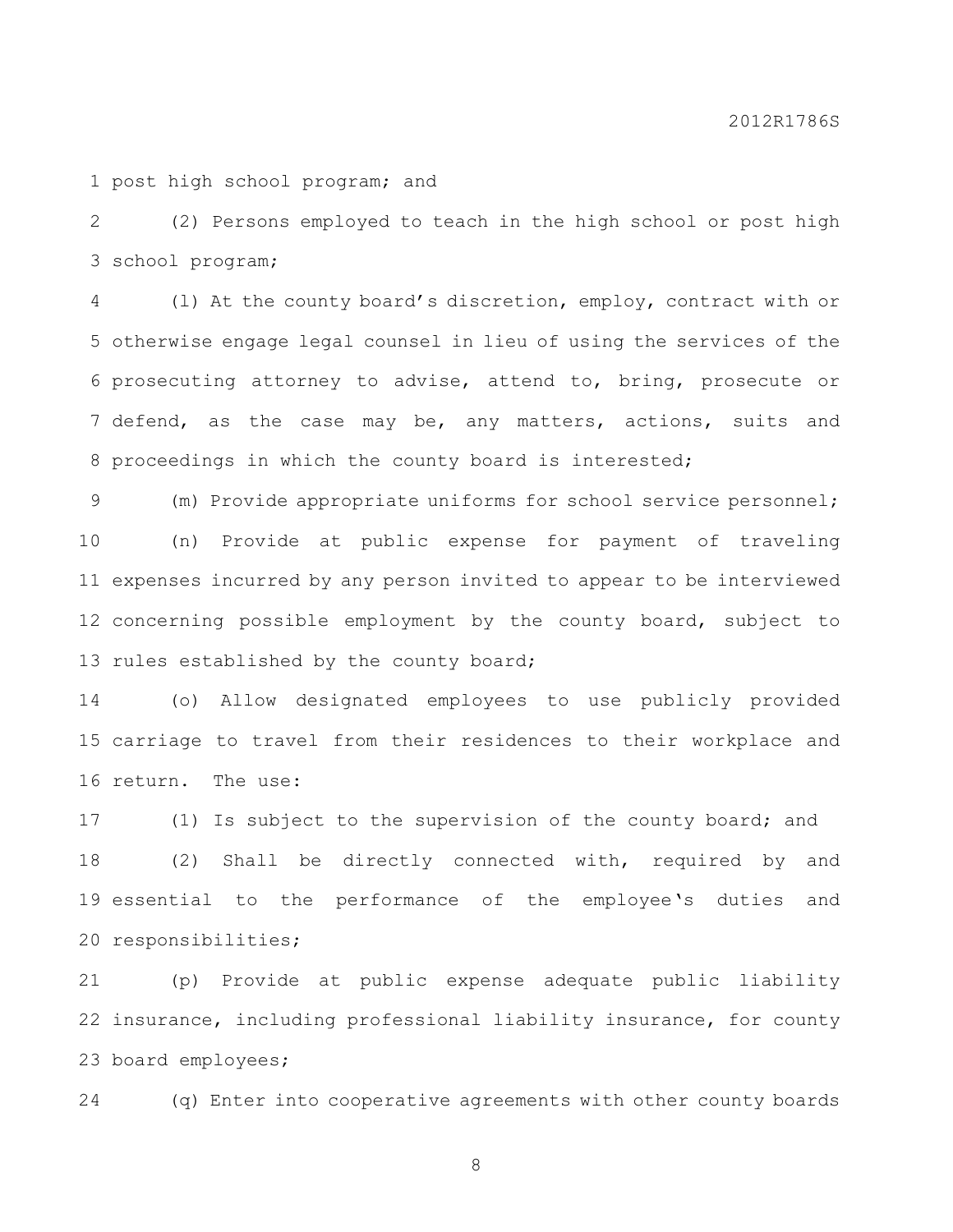to provide improvements to the instructional needs of each district. The cooperative agreements may be used to employ specialists in a field of academic study or for support functions or services for the field. The agreements are subject to approval by the state board;

 (r) Provide information about vocational and higher education opportunities to exceptional students. The county board shall provide in writing to the students and their parents or guardians information relating to programs of vocational education and to programs available at state institutions of higher education. The information may include sources of available funding, including grants, mentorships and loans for students who wish to attend classes at institutions of higher education;

 (s) Enter into agreements with other county boards for the transfer and receipt of any funds determined to be fair when students are permitted or required to attend school in a district other than the district of their residence. These agreements are 18 subject to the approval of the state board; and

 (t) Enter into job-sharing arrangements, as defined in section one, article one, chapter eighteen-a of this code, with its employees, subject to the following provisions:

 (1) A job-sharing arrangement shall meet all the requirements 23 relating to posting, qualifications and seniority, as provided for in article four, chapter eighteen-a of this code;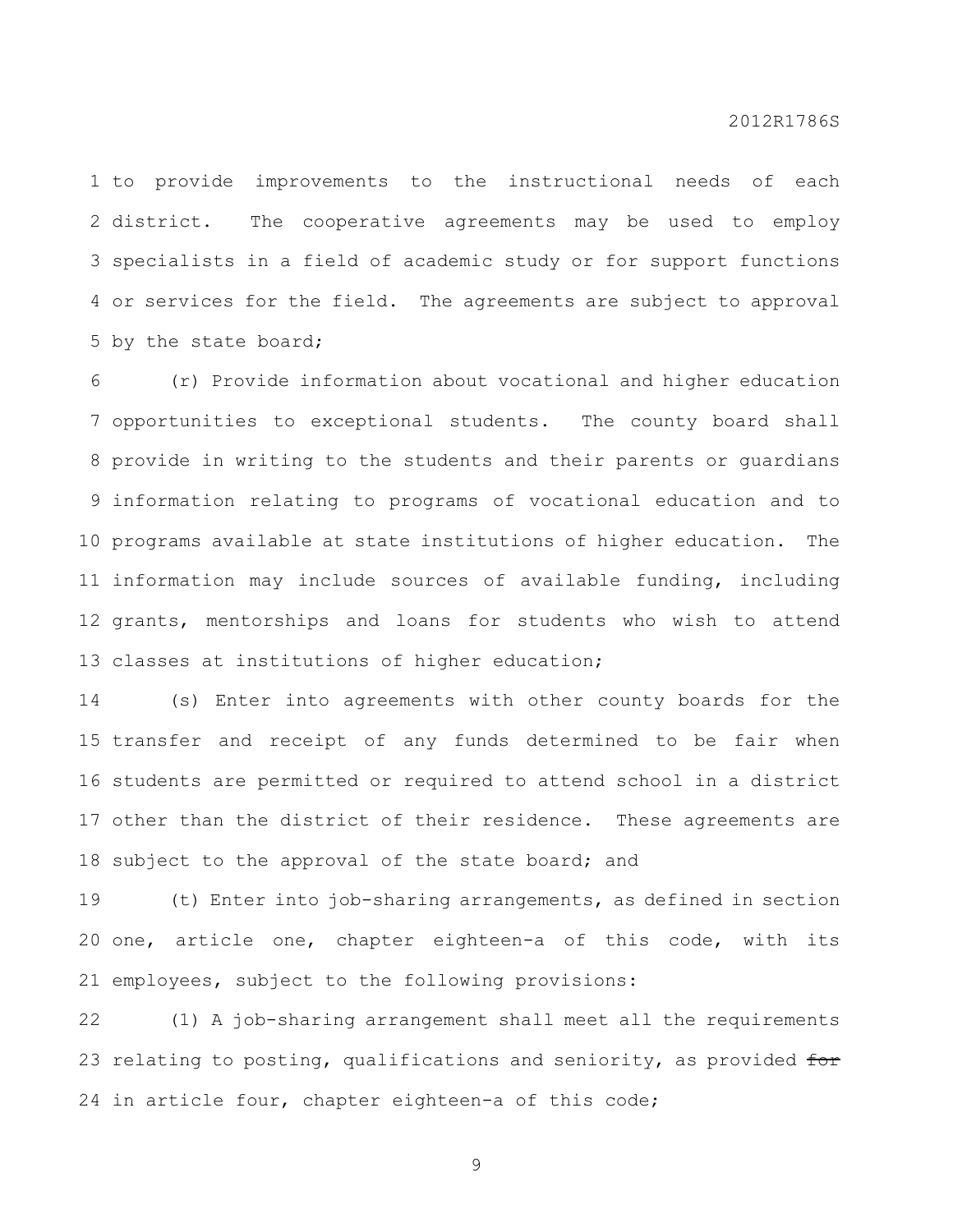(2) Notwithstanding any contrary provision of this code or legislative rule and specifically the provisions of article sixteen, chapter five of this code, a county board that enters into a job-sharing arrangement:

 (A) Shall provide insurance coverage to the one employee mutually agreed upon by the employees participating in that arrangement; and

 (B) May not provide insurance benefits of any type to more than one of the job-sharing employees, including any group plan available under the State Public Employees Insurance Act;

 (3) Each job-sharing agreement shall be in writing on a form prescribed and furnished by the county board. The agreement shall designate specifically one employee only who is entitled to the insurance coverage. Any employee who is not designated is not eligible for state public employees insurance coverage regardless 16 of the number of hours he or she works:

 (4) All employees involved in the job-sharing agreement shall meet the requirements of subdivision (3), section two, article 19 sixteen, chapter five of this code; and

 (5) When entering into a job-sharing agreement, the county board and the participating employees shall consider issues such as retirement benefits, termination of the job-sharing agreement and any other issue the parties consider appropriate. Any provision in the agreement relating to retirement benefits may not cause any